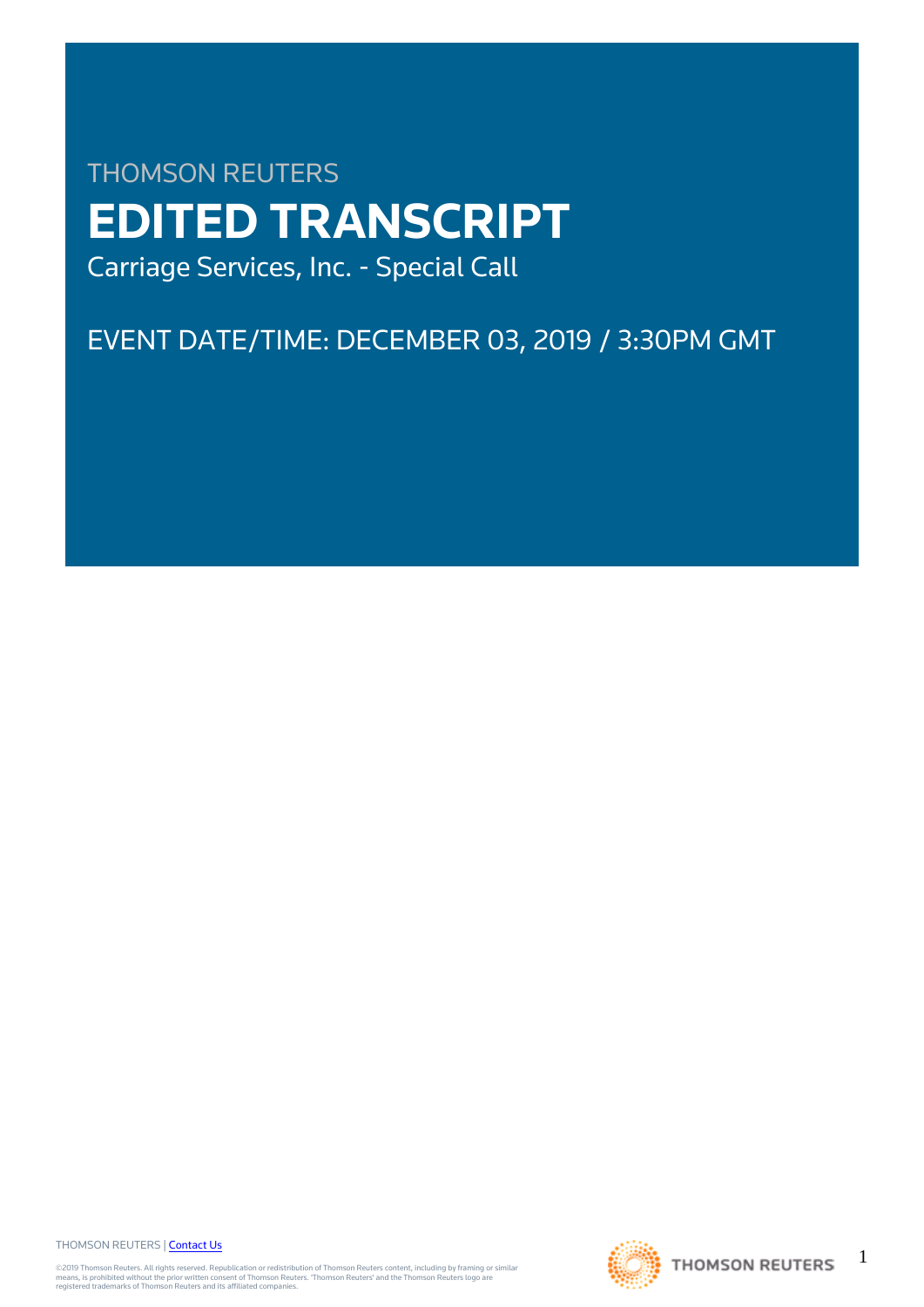## **CORPORATE PARTICIPANTS**

**Carl Benjamin Brink** Carriage Services, Inc. - CFO, Senior VP & Treasurer **Melvin C. Payne** Carriage Services, Inc. - Founder, Executive Chairman, CEO & COO **Viki King Blinderman** Carriage Services, Inc. - Principal Financial Officer, CAO, Senior VP & Secretary **William Goetz**

## **CONFERENCE CALL PARTICIPANTS**

**Alexander Peter Paris** Barrington Research Associates, Inc., Research Division - Director of Research and Education & Business Services Analyst

**Christopher Paul McGinnis** Sidoti & Company, LLC - Special Situations Equity Analyst

## **PRESENTATION**

#### **Operator**

Ladies and gentlemen, thank you for standing by, and welcome to the Carriage Services Conference Call. (Operator Instructions) I would now like to hand the conference over to your speaker today, Viki Blinderman, Senior Vice President and Chief Accounting Officer. Please go ahead.

## **Viki King Blinderman Carriage Services, Inc. - Principal Financial Officer, CAO, Senior VP & Secretary**

Thank you, and good morning, everyone. Today, we'll be discussing the several points as noted on the press release made public yesterday after the market closed, which are the acquisition of Fairfax Memorial Park and Funeral Home, the company's Milestone Two-Year Scenario and Bill Goetz joining us as President and Chief Operating Officer and as a member of Board of Directors. Carriage Services has posted a press release including related supplemental financial tables and information on the Investors page of our website.

The audio conference is being recorded, and an archive will be made available on our website later today through December 10. Replay information for the call can be found on the press release distributed yesterday.

On the call today from management are Mel Payne, Chairman and Chief Executive Officer; Ben Brink, Chief Financial Officer, and for the first time, Bill Goetz, President and Chief Operating Officer.

Today's call will begin with formal remarks from management followed by a question-and-answer period. Please note that during the call, we'll make forward-looking statements in accordance with the safe harbor provision of the Private Securities Litigation Reform Act of 1995. All statements other than statements of historical information should be deemed to be forward-looking statements. These statements include, but are not limited to, statements regarding recently closed and pending acquisitions, the effects and timing of those acquisitions, the anticipated financing of the acquisition, the anticipated cost savings, operational improvements and other benefits related to the acquisitions and the effect of such acquisitions on the company's financial performance, our Milestone Two-Year Scenario, any projection earnings revenue, asset sales, cash flow, debt levels or other financial items, any statements of the plan, strategies and objectives of management for future operations, any statements regarding future economic and market conditions or performance, any statements of belief, and any statements of assumptions underlying any of the foregoing.

Forward-looking statements contained herein regarding the performance of our acquisition and same-store businesses include assumptions related to future revenue growth. We can provide no assurances that our acquisition and same-store businesses will generate the revenue growth discussed today or any revenue growth at all.

I'd like to call your attention to the risks associated with these statements, which are more fully described in the company's report filed on Form 10-K and other filings with the SEC. Forward-looking statements, assumptions or factors stated or referred to on this conference call are based on information available to Carriage as of today. Carriage Services expressly disclaims any duty to provide updates to these forward-looking statements, assumptions or other factors after the date of this call to reflect the occurrence of events, circumstances or changes in expectations.

Furthermore, during the course of the morning's call, we will reference certain non-GAAP financial performance measures.

#### THOMSON REUTERS | [Contact Us](https://my.thomsonreuters.com/ContactUsNew)

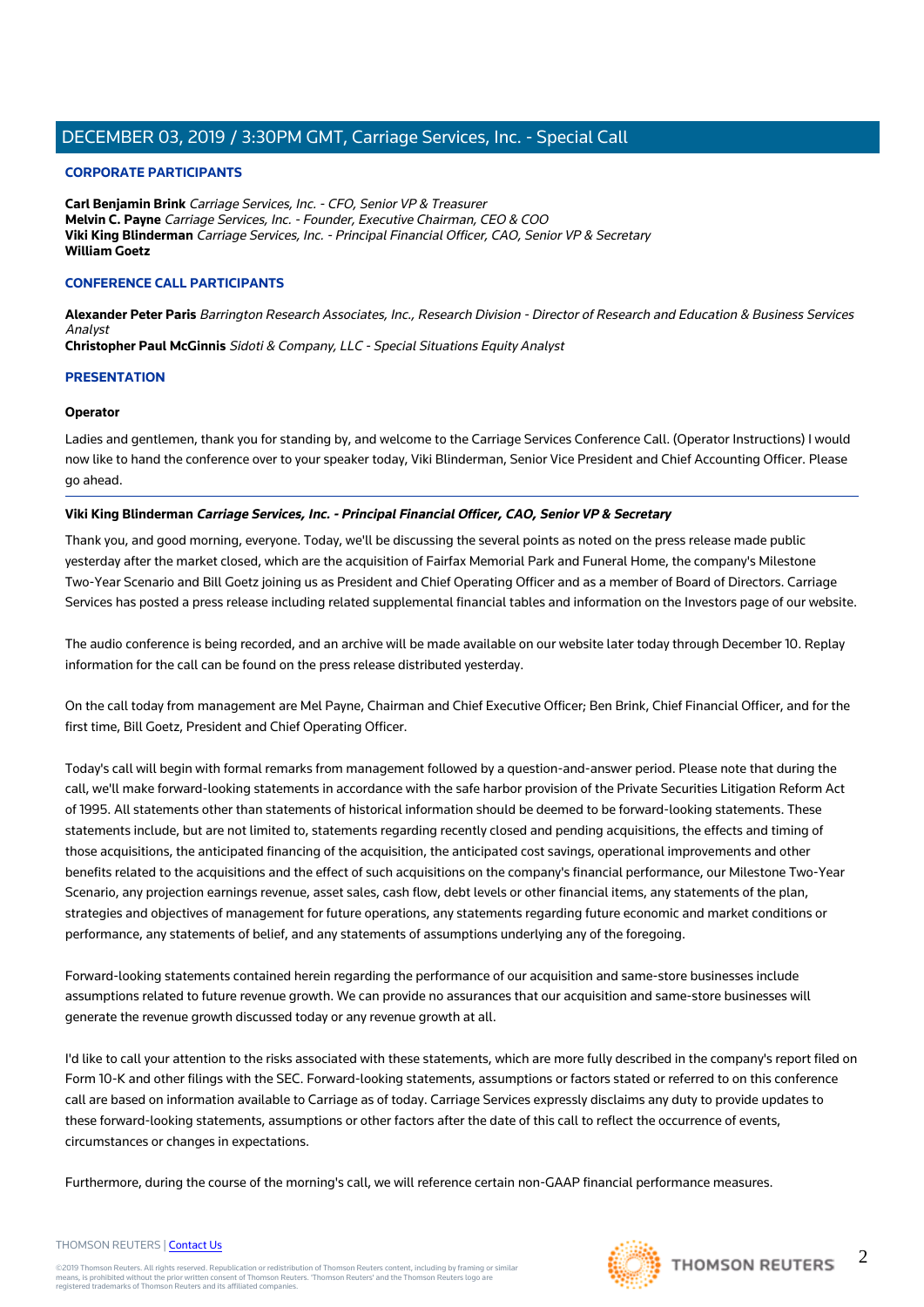Management's opinion regarding the usefulness of such measures, together with a reconciliation of such measure to the most directly comparable GAAP measures for historical periods are included in the press release and the company's filings with the SEC.

Now I'd like to turn the call over to Mel.

#### **Melvin C. Payne Carriage Services, Inc. - Founder, Executive Chairman, CEO & COO**

Thank you, Viki. There is so much great news about our company to discuss today that it is difficult to even know where to begin. So let me start with the introduction of Bill Goetz, Carriage's new President and Chief Operating Officer. Before I turn the call over to Bill for his own introductory comments to all of you on this call, including a very large number of Carriage leaders and employees across the country, I want to cover a few key points about my search for a new COO, after stepping back into this role on October 31, 2018.

First, I initially expected to begin the search in the first quarter of 2020 and to have a new President and Chief Operating Officer in place prior to year-end 2020. I certainly had no intention of turning over a work in process operating performance turnaround that had not yet clearly turned around to a new Chief Operating Officer. But our operational performance turnaround advanced more rapidly than anticipated over this past year, and especially over the last 2 quarters. And I got lucky when my son, Preston, introduced me to Mark Magruder, who is the founder of a boutique executive search firm who came highly recommended from several successful searches (inaudible) of Preston's best friends.

After deciding to use Mark, I warned him early that I had experienced 8 strikeouts in 8 at bats with the big 3 or 4 of national executive search firms and they might just be taking on an impossible mission.

Secondly, Mark followed perfectly the methodology of the title of our senior leadership team that meets each Friday at 10:00 a.m. We call this team the 4L team, and it was constituted at the end of last year. Each L has a special meaning in the following sequence: Number one, the first L stands for listening to each other and especially to the managing partners of our portfolio of businesses. The second L stands for learning from each other, and especially from our managing partners. The third L stands for leading, 4E leaders, which is our leadership model develops strong followship from other leaders, and especially from our managing partners. And finally, the last L stands for loving. Loving being part of a truly unique high-performance culture that is not easy to join. And once in, it's difficult to contribute to, and therefore not meant for most people.

In other words, Mark understood the strong servant yet high-performance leadership characteristics needed by our next President and COO, which is why I thought this search might be an impossible mission.

Third, Bill Goetz was first on the list of candidates presented by Mark in September. And because he was already in Houston, he was the first candidate that I met with on Saturday, September 28. After Bill and his wife [Joey] joined my wife, [Karen] and I for dinner a week later, on October 5, Karen said to me when we got home and I quote, "Bill is perfect, and you'll never find anyone better than him. Plus, Joey is wonderful. And as a couple, our managing partners will love them as part of the Carriage family."

Nevertheless, the process continued with multiple candidates while Bill was separately vetting numerous opportunities running companies owned by private equity firms. I knew it was time to bring this successor leadership search in for a successful landing after recently receiving written assessments on Bill from 12 managing partners and a former owner from our Northern California portfolio of businesses through 7 questions I had developed for all candidates that had been interviewed. The first 3 questions and the last question were as follows: Number one, do you believe Bill has the capacity and ability to learn about funeral and cemetery operations. Number two, do you believe Bill has the capacity and ability to adapt to a small company with a unique business model and collaborative, high-performance team culture. Number three, do you believe Bill has the right leadership characteristics that align with our 4E Leadership Model. And the seventh and last question, rank Bill on a scale of 0 to 10, with 0 being don't hire and 10 being, he's the perfect candidate, hire him now. If I had to sum up the responses to Bill's visit with some of our best field operating leaders, I would simply say it was love at first sight, just like my wife had predicted it would be. So I am truly honored and excited to introduce Bill Goetz as Carriage's President and Chief Operating Officer. Bill, welcome to the Carriage family as our new leadership partner.

#### THOMSON REUTERS | [Contact Us](https://my.thomsonreuters.com/ContactUsNew)

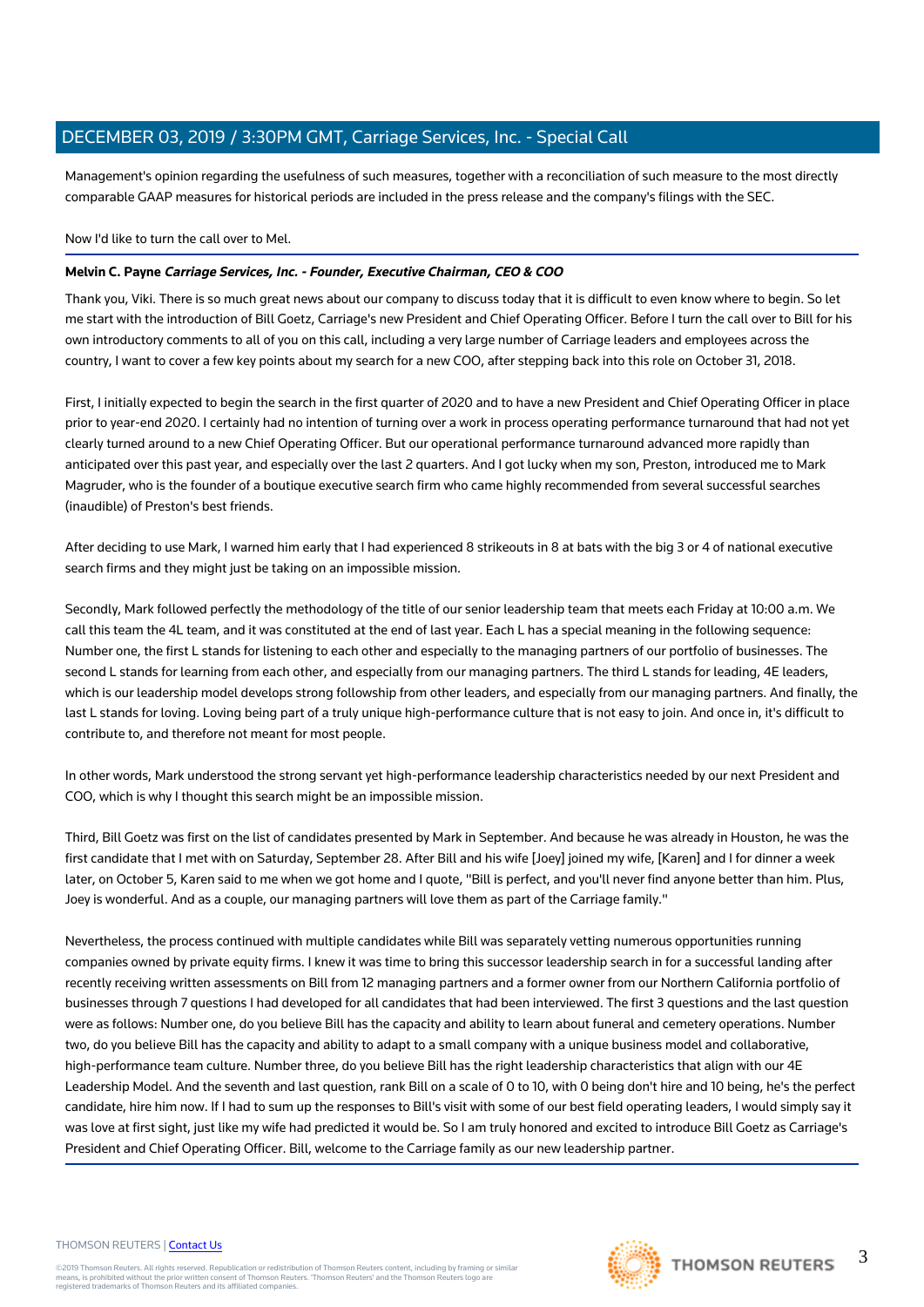#### **William Goetz**

Great. Thank you, Mel, for that introduction. And my comments are going to be short. This is day 2 on the job for me. So as Mel said, I have a lot to learn about Carriage and the industry. But I can't tell you how excited I am to be a part of the Carriage team, and I'm also very humbled and honored to be a part of this team and have a chance to work closely with the entire team.

Mel mentioned, as I was going through the process to look at opportunities, I had some other opportunities come my way. And I just thought I'd share briefly why Carriage seemed like the perfect fit for me. First and foremost, it was really the culture. And as we all know, culture is really about the people. But I can tell you is that I visited both the team here in Houston, but probably more importantly, the team in Northern California, how impressed I was with the passion and the purpose that the team at Carriage has. And it is truly a leadership culture, and that's what I was really looking for. That stood out first and foremost.

Secondly, at this point in my career, I was really looking for what I'll call meaningful work. And I've worked for 3 great companies that provided great products and services, but at this point, I was looking for something more. And obviously, what Carriage does each and every day for families as they go through a terrible event in their life. I was just blown away by the services that they deliver and how they deliver those services with compassion. And then the third reason for Carriage for me was really about the opportunity. So I spent a lot of time looking at the macro trends in the industry that are very positive, if you know the industry, but also probably more importantly, I looked at Carriage's position and their model in the market and felt like they have the best model and will be able to continue to capture that opportunity that is out there for them. So obviously, Mel and the team have had a unbelievable run here in the business over the years. But I looked at it as the best days ahead -- the best days are ahead for Carriage. So those are really the reasons I joined. I'm so excited to be a part of the team. And I'll turn it back over to Mel.

## **Melvin C. Payne Carriage Services, Inc. - Founder, Executive Chairman, CEO & COO**

Thank you, Bill. We're honored to have you and it's going to be a lot of fun. We'll celebrate a lot of success. We'll hit some bumps on the road. We'll learn from that too. Next thing I'd like to cover is Fairfax Memorial Park and Funeral Home, which we announced yesterday. There's a lot of substance in the press release, I covered a lot there in describing this wonderful legacy business and its history, the owners and the current leadership. I met Mike Doherty, as I said, about 10 years ago, at a conference and his wife and my wife. And so we've been with them over the years from time to time and enjoyed their company. And the more I learned about Fairfax Memorial Park and Funeral Home, the more I could only dream about someday, maybe, maybe, they would be one of our partners. When I first started Carriage, I started hearing about some of these legacy businesses and large businesses in L.A. and here and there. And for a lot of years, I thought, maybe I just missed out on any chance to get one of those. And we don't have another business like Fairfax in our portfolio. And when our people saw what it looked like under the covers and performance, and even more importantly, what it could look like in 5, 10 and 15 and 20 years. And we did forecast and all this. We did base case upper case, blah, blah, blah. We couldn't come up with a case to just one like too good to be true. And so this is a real honor for us that Mike and his board chose us earlier in their process. We got a chance to go up and make a presentation. So I would like to extend our thanks and congratulations to Mike Doherty and his wonderful team of leaders and employees, Fairfax Memorial Park and Funeral Home for becoming by year-end, the newest member of the elite group of being the best businesses that comprise the current Carriage family. And we are truly honored that Mike and his fellow board members and legacy shareholders chose us as their succession plan very early in their process.

And we will work hard with Mike and each of the leaders and employees of this signature legacy business in the Washington, D.C., Northern Virginia area to justify the trust they have placed in us. I would also like to specifically thank the Carriage team that made the presentation with me in Washington, D.C., to Mike and his fellow board members, and those team members were Shawn Phillips, Chris Manceaux, Peggy Schappaugh and Steve Metzger. And I would also like to give special thanks to the sixth member of our team, James Schenck. James is President and CEO of Pentagon Federal Credit Union, PenFed, and is a board member of Carriage since 2016, and has an intimate knowledge of Fairfax Memorial Park and Funeral Home from his time at the Pentagon where he monitored the degree of professionalism and care provided by area cemeteries to our brave soldiers killed in the Iraq and Afghanistan wars.

James' contribution was extremely important to the Board of Fairfax, to me and to Carriage's leadership team. Thank you so much, James.

#### THOMSON REUTERS | [Contact Us](https://my.thomsonreuters.com/ContactUsNew)

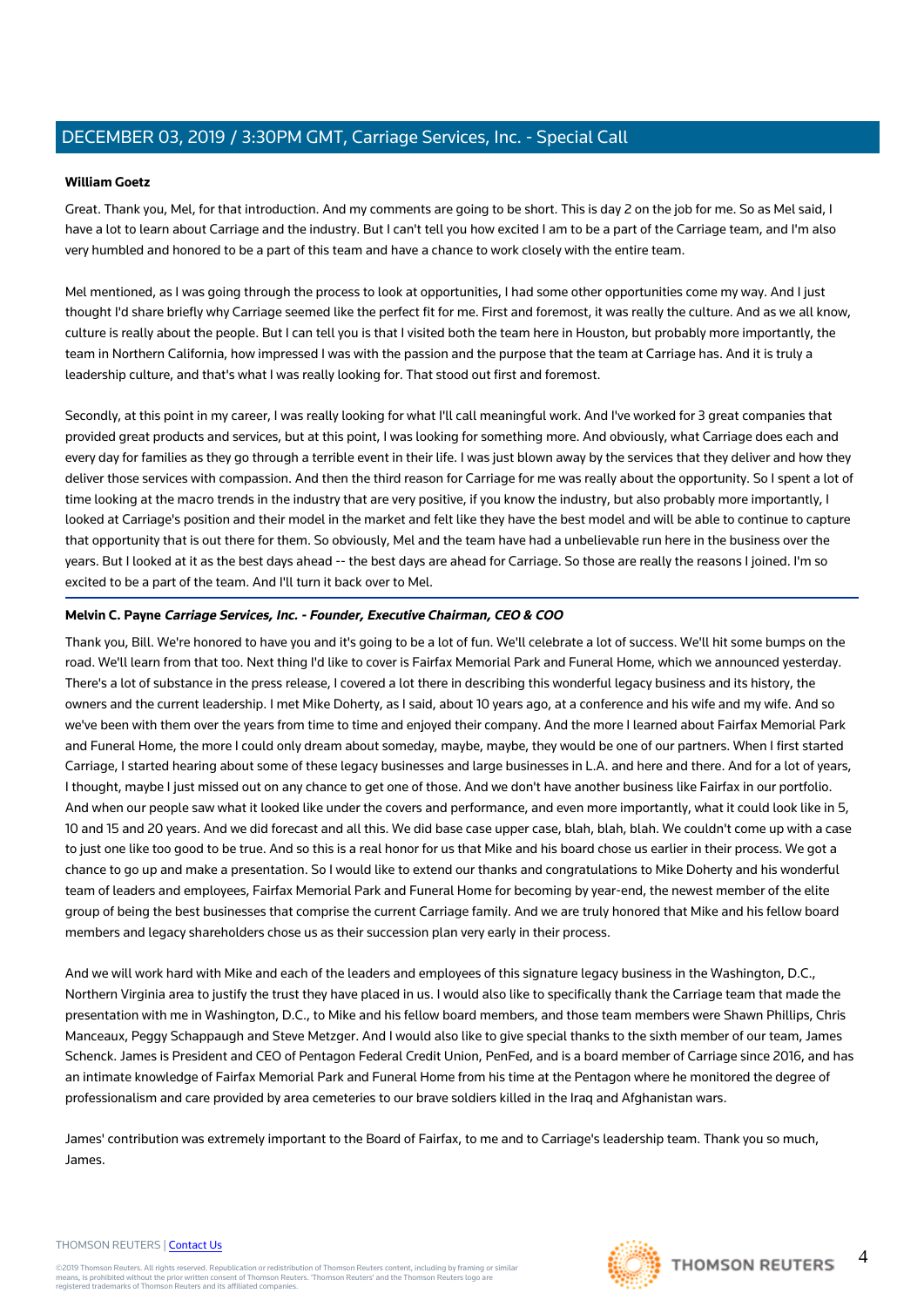And lastly, but very importantly, I would like to thank Dewayne Cain, former owner of Rest Haven Funeral Home and Cemetery, which joined the Carriage family on October 28, 2019, after 50 years of visionary leadership by Dewayne. Dewayne told me after first meeting all of the wonderful Carriage team here in Houston, and especially after meeting our integration team after our closing in Dallas, that he wanted to be the best ever testimonial for Carriage, as a unique and very different family succession solution to the owners of the very best remaining independents in the U.S. So I asked Dewayne to practice this Carriage testimonial on our last conference call hosted from Dallas, which everyone thought was wonderful. So when Mike Doherty expressed the desire during our Washington presentation to check us out from our similarly concerned prior owners viewpoint before a binding agreement was reached, I asked him to please call Dewayne. Mike had actually listened at the beginning of their process to our conference call recently from Dallas when Dewayne practices Carriage Testimonial. Dewayne, you have your testimonial down, and the rest, as they say, is history. I look forward to Dewayne and Mike and I sharing time together in the near future. Thank you, Dewayne, for being a dream partner and a dear friend. And lastly, before I turn the call over to Ben, I want to cover the subject of shareholder value creation from flexible and opportunistic versus formulaic capital allocation. For those of you who might be somewhat new to the funeral and cemetery operating and consolidation sector, a little history might put our recent bold acquisition moves using additional leverage into a bigger -- a better big picture perspective. Number one, Carriage was founded in 1991, just as the number of domestic public consolidation companies exploded to 5 when Carriage went public in August 1996. Starting in the early 1990s, an [acquisition] mania, gained traction and momentum on Wall Street, as each company began to be judged by analysts and investors by the size and increases in their annual acquisition spending budgets rather than by traditional metrics like EPS, free cash flow and balance sheet leverage. This was not my background, but of course, I went along with the flow. All 5 public companies use bank revolving credits to fund rapidly increasing annual acquisition spending followed by secondary share offerings to pay down maxed out revolving credits. Then the process repeated itself at a higher speed and bigger amounts and the stock prices kept rising. The supply of common stock available to investors exploded. And was covered by 11 or 12 sell-side analysts at the peak of the consolidation mania in '98, early '99. None of the 5 public U.S. companies, including Carriage, focused on free cash flow from operations, flowed by savvy even wise long-term capital allocation. The inevitable crash came in early '99 when CSV shares briefly hit an all-time high of \$29.25 during a year when Carriage had negative free cash flow of over \$10 million. Go figure.

Three, after surviving a 5-year period of financial and organizational restructuring, we committed to becoming a good operating company defined by the right fundamental metrics using an innovative new standards operating model. Starting in late 2006, SCI began to consolidate all the remaining public consolidators, except Carriage, beginning with Alderwoods, then Keystone; and finally, Stewart Enterprises in 2013. SCI had previously acquired ECI, at the beginning of '99. So SCI hugely shrunk the supply of public shares available to investors in our niche death care sector of buying all the other public consolidators. Then SCI and Carriage began to acquire our own shares through buyback programs without becoming over leveraged. Shrinking the public death care common share supply even more.

Notably, there has not been a public common share offering either initial or secondary in the U.S. in 20 years since Stewart Enterprises did a large secondary offering in August 1999. Both SCI and Carriage have substantially grown revenue through acquisitions since the end of 2006. In Carriage's case, we have more than double revenues from just over \$150 million in 2006 to about \$320 million next year. Both SCI and Carriage have grown consolidated EBITDA margins and free cash flow much faster than revenue to support the increased dollar amounts of leverage as well as share repurchases and dividends. Also notably, no lender to a public U.S. death care company, to my knowledge, has lost money, either principal or interest on the increased dollar amounts of leverage employed over the last 20 years. And in fact, the credit profiles of both SCI and Carriage have improved dramatically over this time frame, including during the great recession and market panic and crash in 2008, 2009, when there was no credit for nobody, we produced our own cash from operating free cash flow. Specific to Carriage, we have repurchased our shares aggressively during 5 different time frames over the last 13 years, starting with the market crash in September 2008 when I was accused of driving the company over a cliff, and we had no maturities for the next 6 years and bought the shares out of free cash flow. We allocate cash to repurchase shares, whenever the price of our shares seems disconnected on the low side to the intrinsic value per share based on free cash flow fundamentals and the underlying trends of our portfolio of businesses.

Our share repurchases since 2008 total about 8 million shares from the flexible allocation of \$102 million of cash capital, equal to an average price per share of \$12.68. We also have made balance sheet moves at specific times over the years to align each component and its terms for better long-term execution of our operating and growth models. Most recently, the balance sheet recapitalization we executed in May '18, initially seemed ill timed because of its much higher interest cost, which together with simultaneously declining operating performance trends, dramatically reduced our earnings and free cash flow and led to a steady stock decline beginning in the

#### THOMSON REUTERS | [Contact Us](https://my.thomsonreuters.com/ContactUsNew)

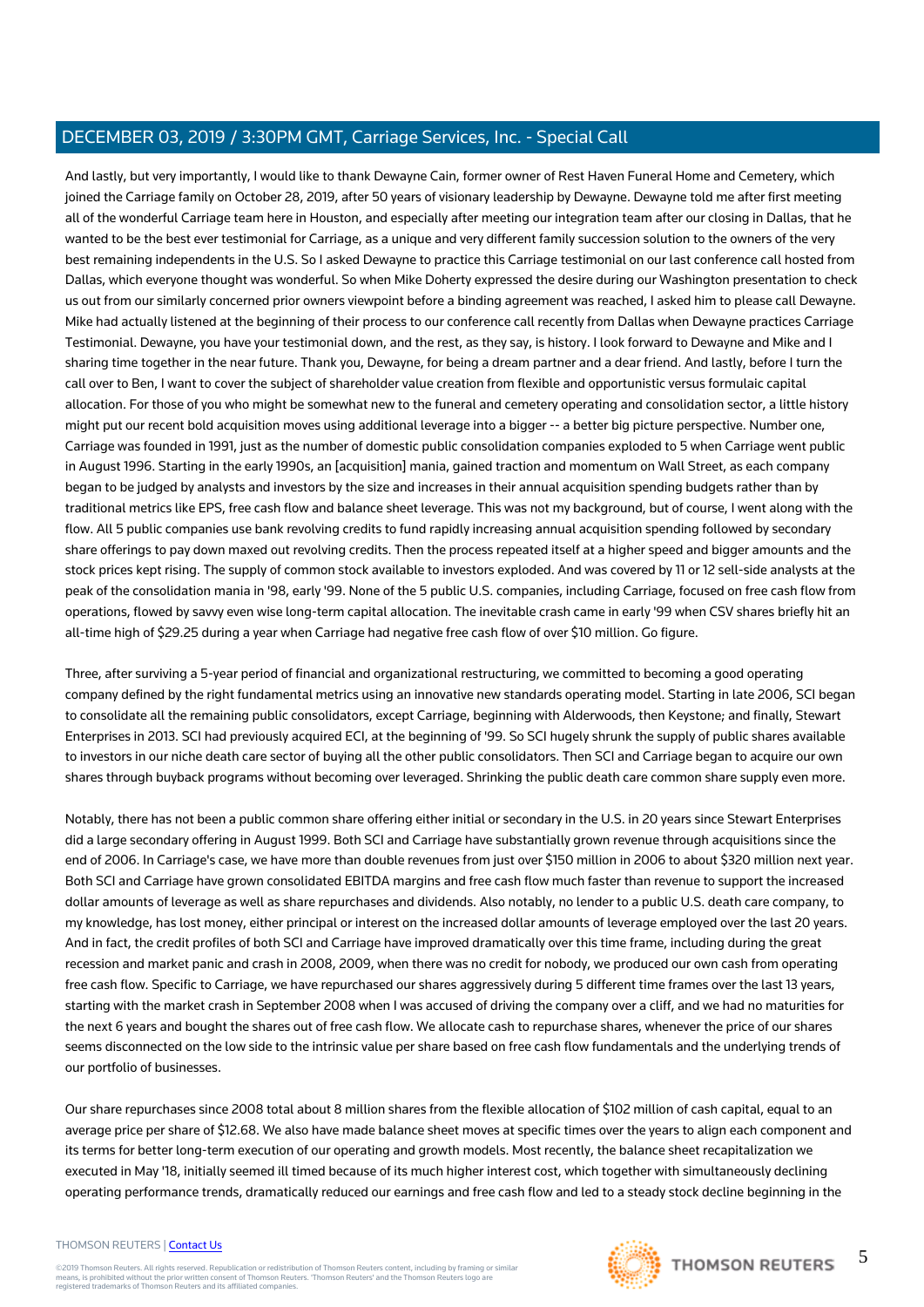second quarter of 2018, and then a crash in the fourth quarter of '18 to a low of \$14.50 on Christmas eve and a year-end close of \$15.50. We publicly announced the operating performance trend issues and operating leadership changes on November 1, 2018. Together with the beginning elements of a turnaround plan. And then we subsequently repurchased 1.5 million shares during the fourth quarter of '18 and the first quarter of '19, for a total capital allocation of \$25.3 million, equal to \$16.87 per share.

I also personally acquired an additional 150,000 shares during the fourth quarter of '18 at an average cost of \$16.40 per share. Allocating precious cash capital to repurchase shares in late 2018, early 2019 was the opposite of what we stated as leverage policy when we initially issued our 8-year unsecured 6 5/8th notes in May of '18, and was only done knowing that we had the underlying cash earning power that would soon be unleashed to support the additional leverage.

Similarly, a sudden and large amount of capital being allocated to our recent acquisition activity is being done with conviction based on hard-earned and learned experience and knowledge that the last 15 months culminated by our recent best-in-class strategic acquisitions will have positive even transformative shareholder and credit profile consequences in the years ahead.

So what will be the next opportunistic allocation of our much higher level of free cash flow over the next 2 years. That's a no-brainer. As the 2-year roughly right scenario in our press release shows by rapidly paying down our debt used to first repurchase shares and then recently make 4 large transformative acquisitions, we will greatly enhance the predictability and sustainability of our fundamental metrics of EPS and free cash flow, which over time, we assure will increase the value of our remaining outstanding shares, while simultaneously improving the credit profile for our banks and bondholders by deleveraging our balance sheet.

In summary, and with perfect time sight, the dramatic balance sheet and operating leadership changes in 2018 position the company to make the recent bold acquisition moves we have covered in our press release yesterday and conference call today. We are confident that we are now entering a long-term value creation up cycle for Carriage, as we will over the next 2 years, and finally reach a critical mass in total revenue, consolidated EBITDA margin and free cash flow. But most importantly of all, we will have achieved a reputation for being the best succession plan solution for the best remaining independent businesses in our industry, an achievement that I could only have dreamed about when cofounding Carriage on June 1, 1991.

I will now turn the call over to Ben for his formal remarks that will put some meat on the bone of this big picture skeleton that I just described. Ben?

## **Carl Benjamin Brink Carriage Services, Inc. - CFO, Senior VP & Treasurer**

Thank you, Mel. And thank you, Bill, for your comments. I'm excited to have you as part of the leadership team and look forward to working with you in the future. Given the significance of the Fairfax acquisition and the timing of the 4 high-quality acquisitions in a 3-month time frame, we believe it is important to provide investors with a roughly right scenario to highlight the significant operational and financial performance milestones we expect over the next 2 years. This scenario anticipates continued momentum in Carriage's existing operations, the full operational integration over the course of the next year of Fairfax, the 2 recently completed acquisitions of Lombardo Funeral Homes in Buffalo and Rest Haven Funeral Home and Memorial Park in Rockwall, Texas, and another large combination business in Northern California that we intend to close in early January. This scenario does not include any other acquisition activity and assumes that all excess free cash flow is used for debt pay down.

For next year, 2020, we anticipate total revenue to be \$318 million to \$322 million, total field EBITDA to be \$129 million to \$133 million, total field EBITDA margin to be 40% to 41%, adjusted consolidated EBITDA of \$94 million to \$98 million, adjusted consolidated EBITDA margin of \$29 million to \$30 million, adjusted diluted earnings per share of \$1.62 to \$1.72, adjusted free cash flow between \$46 million and \$48 million and year-end total debt-to-EBITDA ratio of approximately 5x.

Today, we currently have a pro forma debt ratio at the end of the third quarter of 4.8x. And we previously, at the beginning of the year, had an adjusted consolidated EBITDA, fourth quarter outlook of \$77 million to \$79 million, so quite a progress over this past year.

In 2021, we expect to achieve the important operational and financial performance milestones for Carriage. Total revenue over \$325 million, adjusted consolidated EBITDA of approximately \$100 million with adjusted consolidated EBITDA margin above 30%, adjusted

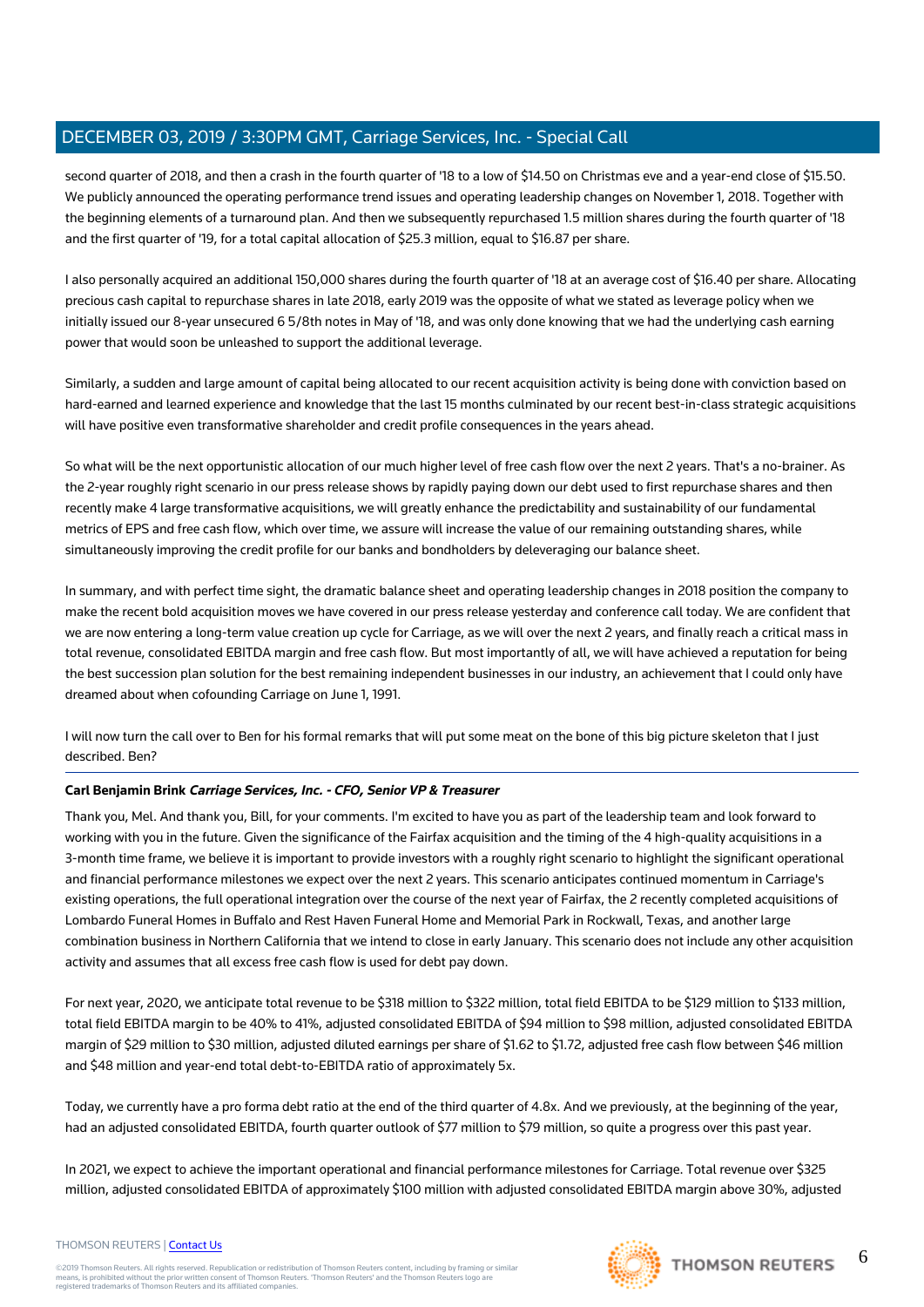diluted earnings per share close to \$2 and a total debt-to-EBITDA ratio below 4.5x. The achievement of these milestones will demonstrate the continued momentum in our existing businesses. The successful integration and the beginnings of the organic growth opportunities of the 4 large, high quality acquisitions, and our ability to rapidly delever through the growth of recurring free cash flow. The achievement of these milestones will also demonstrate that the disciplined execution of Carriage's 3 core models, the Standards operating model, the 4E Leadership Model and the strategic acquisition model, over time, will produce superior long-term shareholder returns, driven by the combination of the 4 financial leveraging dynamics that exist within our business. I will take a moment to review each of these value creation dynamics in the context of the exciting announcement of today as well as our continued focus on a strong finish to our Carriage Services 2019 back to the future a new beginning Part 2.

The successful execution of our strategic acquisition model will see Carriage partner with the best remaining independent funeral home and cemetery businesses in large demographically attractive strategic markets across the country. We expect these businesses to have higher-than-average organic revenue growth rates that can be leveraged into even higher growth rates in field EBITDA at high and sustainable field EBITDA margins. Based on our evaluation of Fairfax Memorial Park and Funeral Home, we can think of no better example of this concept. By leveraging our consolidation platform, we will ensure that field EBITDA from Fairfax and the another announced acquisitions will substantially add to adjusted consolidated EBITDA and be increasingly accretive to earnings per share over time. Additionally, adjusted free cash flow after our mostly fixed interest costs and our annual maintenance CapEx of \$9 million to \$10 million will grow at a faster rate than overall revenue, which will directly benefit existing shareholders through disciplined capital allocation over the long term.

One of the primary goals that Mel mentioned, of our balance sheet recapitalization in May of 2018, was to provide us the necessary financial flexibility and capital structure leverage to execute our strategic acquisition model over time. We are pleased to announce that we received commitments from our credit facility bank group to increase the size of our revolver to \$200 million and allow for a higher maximum leverage ratio covenant throughout 2020. We thank them for their continued support of Carriage. We expect initial total debt to pro forma leverage ratio of approximately 5.6x at year-end 2019, falling to 5x at year-end 2020 and be under 4.5x by year-end 2021. We believe our ability to rapidly delever through growing and reincurring free cash flow generation along with the opportunity to acquire 4 large businesses and growing strategic markets, allow for Carriage to have a higher leverage profile in the short term.

In the long term, we believe the credit profile of Carriage will continue to improve as we demonstrate a more consistent financial profile with a larger company at a almost \$100 million annual EBITDA, all with an improving organic growth rates at higher sustained field and consolidated EBITDA margins than we've historically achieved and with a lower debt-to-EBITDA leverage ratio.

Fairfax, along with the other 3 acquisitions we've previously announced, all share common characteristics regarding local operating leverage. All of them are large businesses in growing markets that have the ability to grow market share through the reputation they've built and on the high-value personal service they provide to client families each and every day. This modest growth in organic revenue can be leveraged into higher growth in field EBITDA at sustainable and expanding field EBITDA margins over time. This is especially true of large-scale cemetery and combination businesses where operational synergies between the funeral home and the cemetery provide greater opportunities for organic growth at higher margins. We are also excited about long-term opportunities to invest capital, primarily cemetery inventory development in these large cemetery operations at very attractive rates of return.

Finally, by leveraging Carriage's overhead and support platform, we're able to successfully acquire and begin to integrate Fairfax, Lombardo, Rest Haven and 1 additional combination business, all within a span of 3 months. Over time, we're also able to leverage our overhead platform to ensure revenue grows at a faster rate than regional and corporate overhead costs. Given the size and revenue profile of Fairfax and the other acquisitions over a small number of actual facilities, this dynamic of overhead leverage will be even more prevalent in our results in the coming years.

We also believe that the addition of such high-quality businesses will provide Carriage the additional benefit of challenging consistent improvement in our support platform as the best ideas in Carriage are always driven by our managing partners and their teams in local markets. As you can tell, these are some exciting times here at Carriage. None of this excitement would be possible without the tremendous progress we have made over the past year, and we cannot thank our managing partners, their teams, along with our home office support staff for all their hard work and dedication. We look forward to finishing 2019 strong with continued focus, building

#### THOMSON REUTERS | [Contact Us](https://my.thomsonreuters.com/ContactUsNew)

©2019 Thomson Reuters. All rights reserved. Republication or redistribution of Thomson Reuters content, including by framing or similar<br>means, is prohibited without the prior written consent of Thomson Reuters. "Thomson Re



7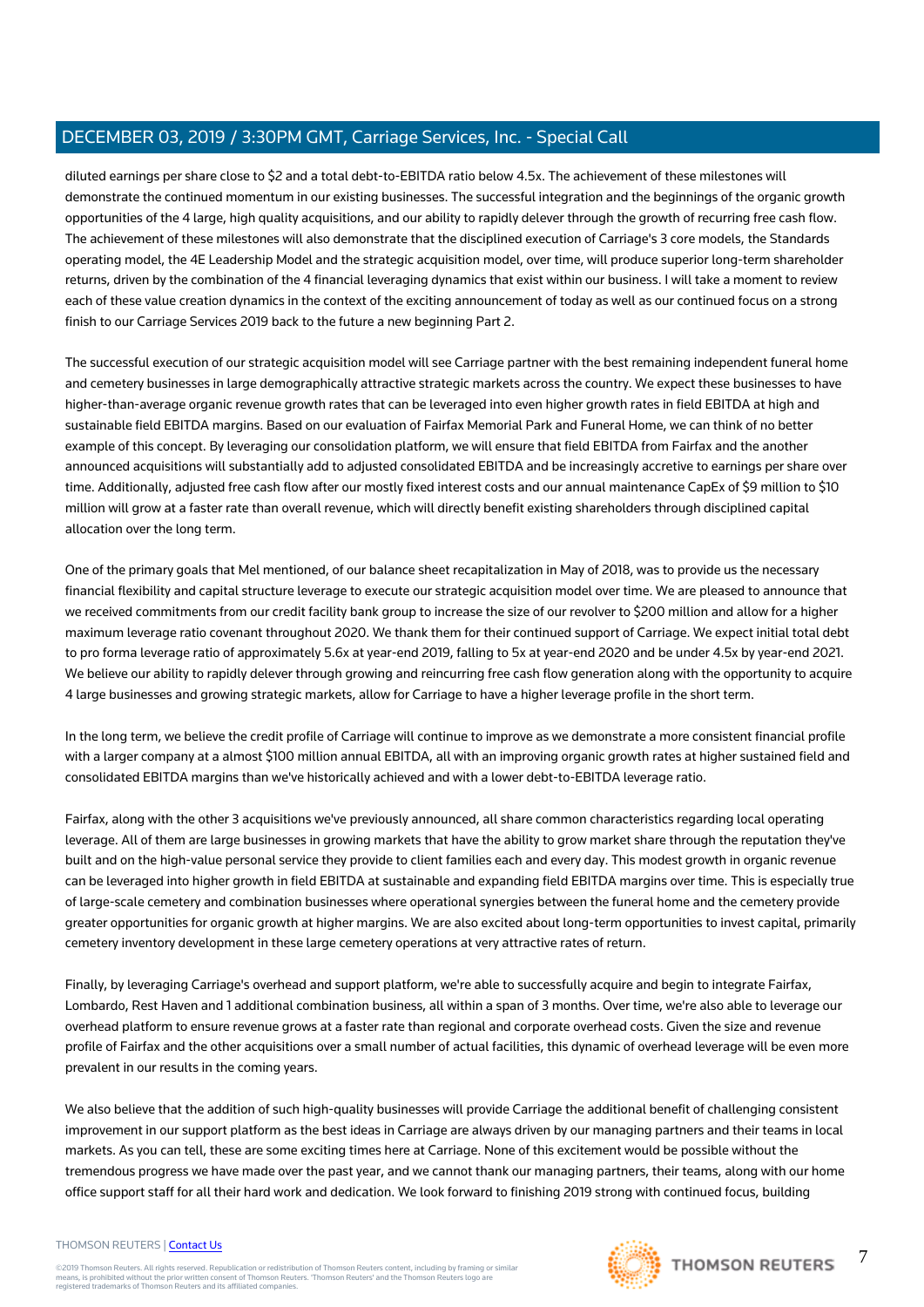momentum into 2020, while successfully integrating these 4 wonderful businesses.

We also look forward to reporting our year-end results in late February, and keeping everyone up-to-date on the closing dates of the remaining 2 transactions over the next few weeks. And with that, I'll open the call up for questions.

## **QUESTIONS AND ANSWERS**

#### **Operator**

(Operator Instructions) And our first question's from Alex Paris from Barrington Research.

**Alexander Peter Paris Barrington Research Associates, Inc., Research Division - Director of Research and Education & Business Services Analyst**

Congratulations on the acquisition and the addition of Bill Goetz.

## **Melvin C. Payne Carriage Services, Inc. - Founder, Executive Chairman, CEO & COO**

Thank you very much. We appreciate you asking on the last call when we would put out a near-term scenario. I think we delivered a Christmas present early.

## **Alexander Peter Paris Barrington Research Associates, Inc., Research Division - Director of Research and Education & Business Services Analyst**

Yes. No, I appreciate it. Bill, I look forward to getting to know you. I'm not going to put you on the spot this morning on day 2. But just looking at your background, the very, very high-quality companies, Sysco, Ecolab, and most notably, from my perspective, Cintas in your background. I covered Cintas for more than a decade. In fact, I covered the entire uniform rental and laundry business. And that Cintas had a very special and unique culture as well.

## **William Goetz**

Yes, appreciate that, Alex. Look forward to meeting you.

## **Alexander Peter Paris Barrington Research Associates, Inc., Research Division - Director of Research and Education & Business Services Analyst**

Yes, same here. So I'll just kind of move into a couple of questions about Fairfax. This looks like one of the largest acquisitions I've ever seen you guys make. I've been covering the company for 7 or 8 years now since 2012. And then looking at the other acquisitions that you've made over the last 3 months. They share the common characteristic of being larger in the strategic markets, faster growth rate, higher margin. My first question is, do you care to quantify the revenue and EBITDA contribution of any 1 of the 4 or the 4 in the aggregate. I think we could perhaps do the math based on this new roughly right scenario kind of come out where it is. But just wondering...

## **Melvin C. Payne Carriage Services, Inc. - Founder, Executive Chairman, CEO & COO**

Yes, I think you can look at the number I put in there, Alex, of about \$50 million in the aggregate and put a high margin on that, and you'll get pretty close.

## **Alexander Peter Paris Barrington Research Associates, Inc., Research Division - Director of Research and Education & Business Services Analyst**

Got you.

## **Melvin C. Payne Carriage Services, Inc. - Founder, Executive Chairman, CEO & COO**

And you are right, we have never -- we don't have a business in our portfolio as big as Fairfax. And I've had a chance over the years of bidding on some big ones like Fairfax, in some cases, even a little bigger, but the problem with those in almost every case, is they were being divested as part of a bigger group. And in every case, the prices were very high. And in every case, I would put seal teams to do -we call them [seal] teams, due diligence teams, we name them seal teams, check out a park and I try to put somebody on each seal team who had a familiarity with that market in that business. In some cases, they worked there and ran the business at some point. And in all

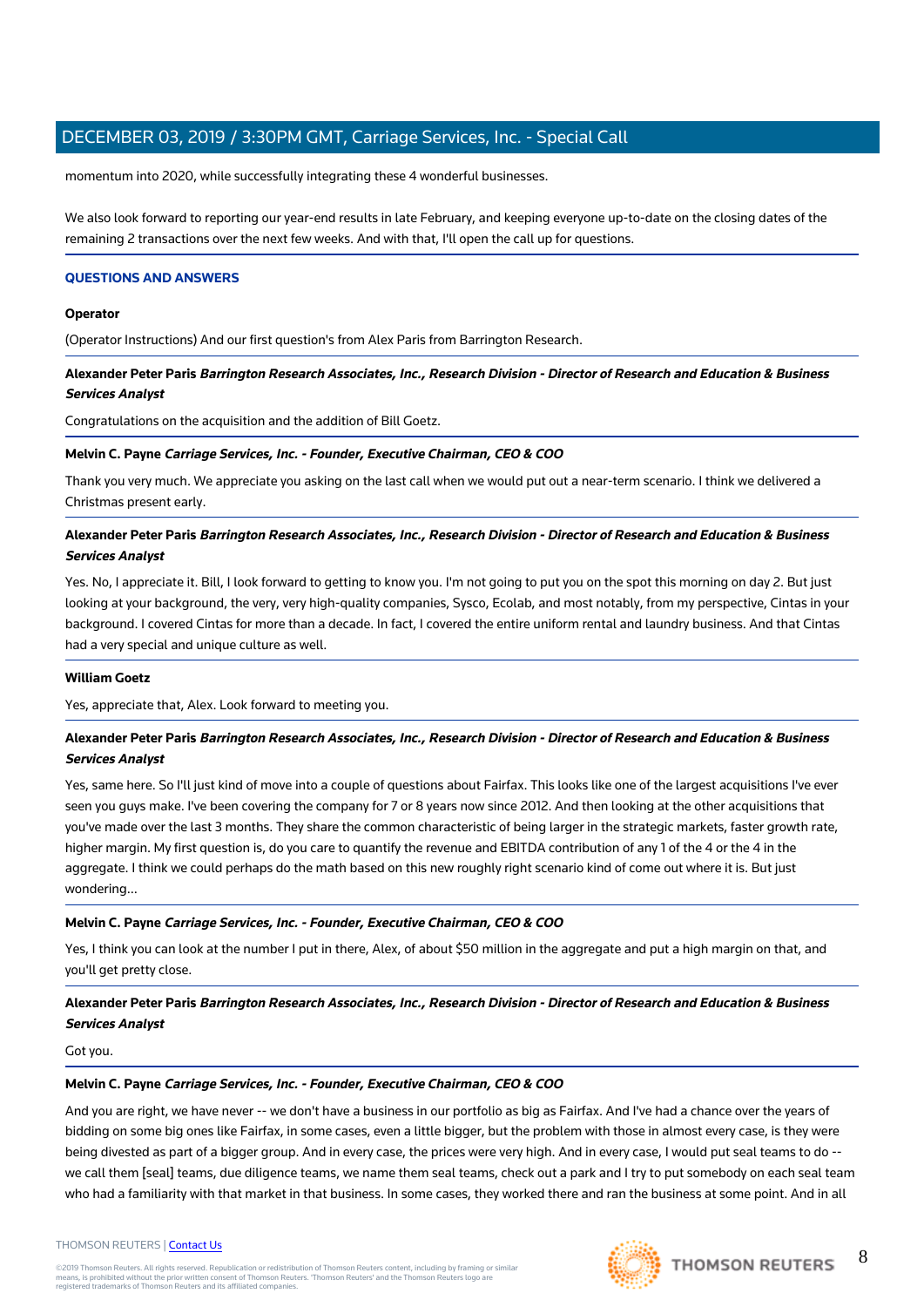of those cases, I thought that the -- these wonderful large businesses had a future that wasn't nearly as bright as it's past. So you're bidding on a business whose best years were behind it rather than ahead of it. And I can tell you in the Fairfax case, you could say that the past is wonderful, but the future will be an accelerated version of the past. That's very rare to find in this industry. So -- and the same would be true of the other 3 businesses, they were just -- they're big, but they're smaller than -- but the same characteristic is true, you're absolutely right.

## **Alexander Peter Paris Barrington Research Associates, Inc., Research Division - Director of Research and Education & Business Services Analyst**

So going forward with Fairfax, I know there's a number of ways to grow their market share. I'm wondering about capacity utilization, you're already serving 900 funeral calls per year out of that facility. Is there additional capacity within that facility? Or do you anticipate putting up satellite locations?

## **Melvin C. Payne Carriage Services, Inc. - Founder, Executive Chairman, CEO & COO**

There absolutely is additional capacity. They have a huge funeral home. It's awesome. I don't know, 20 -- 24 -- 25,000 square feet, something like that. It's huge, and they have more capacity there. But there's also the -- there's also a possibility of brand extension with another chapel absolutely, along with a lot of inventory project -- product in the cemetery. It's just prime for -- it's in an unbelievable place -- in an unbelievable position, and the trends are just -- I've never seen anything quite like it. I mean, I could spend another hour here just telling you what the opportunities are that are going to be there in the next 3 years and right next door. But we just feel very lucky and very honored and very proud to be having this wonderful business in our portfolio. It will be an engine for growth for years to come.

## **Alexander Peter Paris Barrington Research Associates, Inc., Research Division - Director of Research and Education & Business Services Analyst**

That's great to hear. Couple of questions to back up what you just said that. How does the funeral average is, maybe this is for Ben. What are the funeral averages look like compared to Carriage Services' own corporate average. What's the cremation mix? What's been the historical growth rate or what have you?

## **Melvin C. Payne Carriage Services, Inc. - Founder, Executive Chairman, CEO & COO**

You mean -- this is Mel. I -- Ben didn't get to make -- to visit with us up there, and he's never seen the property. Their averages are high. This is in a very affluent area, very affluent area. It came up in discussions in the early years of Carriage. I was always wondering how you deal with bad debt. People are not wanting to ask for money at the time of our service. Well, they don't have any bad debts at Fairfax. The averages are very high, both on the cremations and the burials.

## **Alexander Peter Paris Barrington Research Associates, Inc., Research Division - Director of Research and Education & Business Services Analyst**

Got you. And that would assume...

## **Melvin C. Payne Carriage Services, Inc. - Founder, Executive Chairman, CEO & COO**

Much higher than ours. Much higher than ours on average.

**Alexander Peter Paris Barrington Research Associates, Inc., Research Division - Director of Research and Education & Business Services Analyst**

Okay. Would that mean a similar cremation mix to the rest of the portfolio, lower or higher?

## **Melvin C. Payne Carriage Services, Inc. - Founder, Executive Chairman, CEO & COO**

I think it's a little lower, but maybe similar...

## **Carl Benjamin Brink Carriage Services, Inc. - CFO, Senior VP & Treasurer**

Yes.



9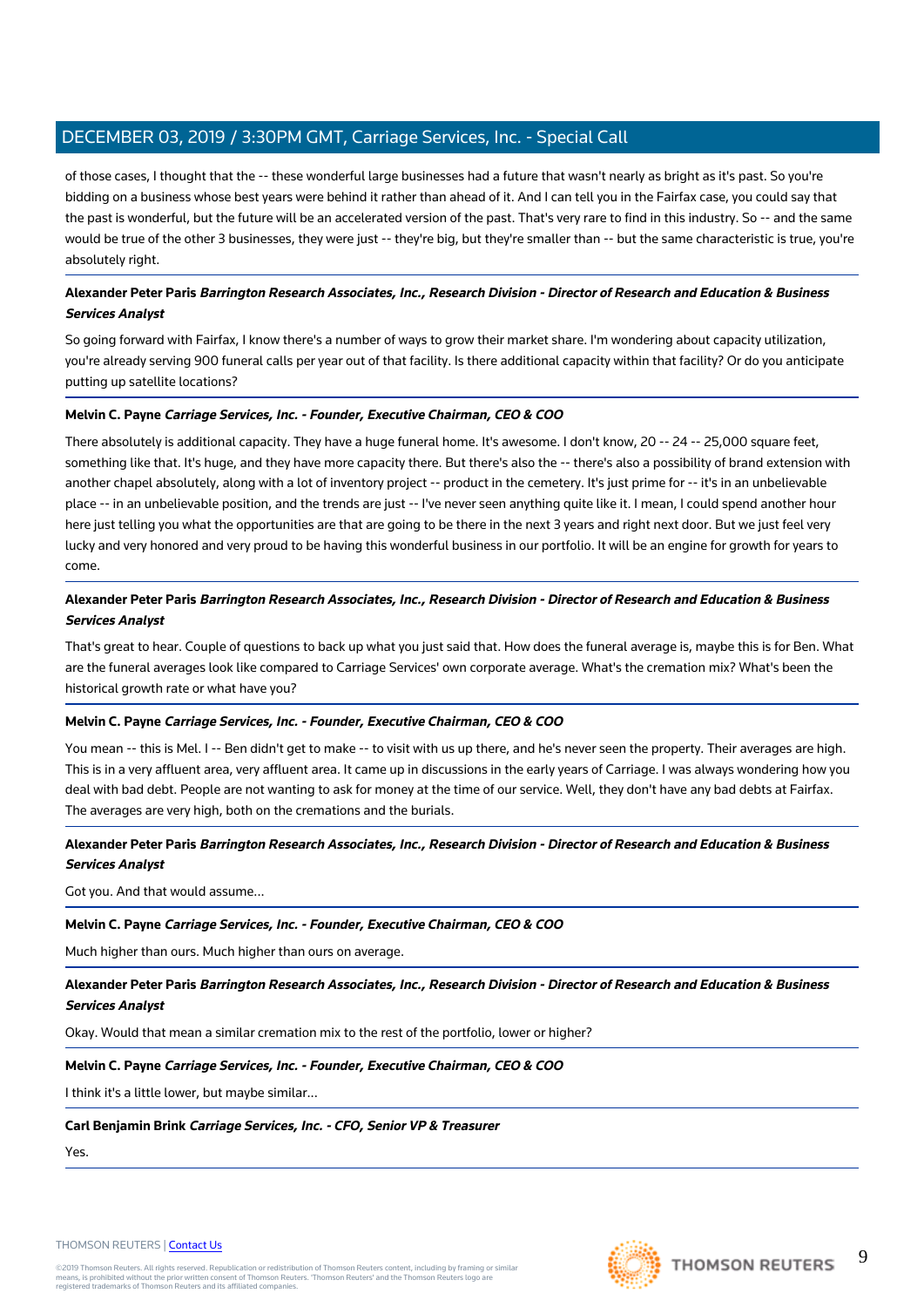## **Melvin C. Payne Carriage Services, Inc. - Founder, Executive Chairman, CEO & COO**

Little bit lower.

## **Alexander Peter Paris Barrington Research Associates, Inc., Research Division - Director of Research and Education & Business Services Analyst**

Great. And then you said, Ben, the Rest Haven and Lombardo are closed, you're going to close Fairfax here by year-end. I think the press release said. And then the letter of intent that you talked about on the last conference call, when is that -- when expected to close soon, I think?

## **Carl Benjamin Brink Carriage Services, Inc. - CFO, Senior VP & Treasurer**

Yes, we're expecting to close that first part of January and have an update on the agreement here in the short term.

## **Melvin C. Payne Carriage Services, Inc. - Founder, Executive Chairman, CEO & COO**

We're looking at the second week of January, but we're not -- that's not a date certain yet.

## **Alexander Peter Paris Barrington Research Associates, Inc., Research Division - Director of Research and Education & Business Services Analyst**

Okay. Got you.

## **Melvin C. Payne Carriage Services, Inc. - Founder, Executive Chairman, CEO & COO**

We'd like to get it. So we get the first quarter. The first quarter ought to be pretty good.

## **Alexander Peter Paris Barrington Research Associates, Inc., Research Division - Director of Research and Education & Business Services Analyst**

Okay. And then net debt, Ben, at the end of next year, you said, is it net debt \$520 million to \$530 million or is that just long-term debt?

## **Carl Benjamin Brink Carriage Services, Inc. - CFO, Senior VP & Treasurer**

So this is total debt. We would expect then to have a ton of cash as we pay down debt. So this is total debt at year-end or really kind of after we close the last transaction early January. We're expecting total debt to be between \$520 million and \$530 million, and that will fall close to \$490 million by the end of 2020.

## **Alexander Peter Paris Barrington Research Associates, Inc., Research Division - Director of Research and Education & Business Services Analyst**

End of 2020. Okay, great. Very exciting. Congratulations. I'd like to see the big bold moves. I'd like to see the increasing growth rate and the increasing predictability of the business. So congratulations guys, I appreciate it.

## **Melvin C. Payne Carriage Services, Inc. - Founder, Executive Chairman, CEO & COO**

Alex, thank you for your patience. This is what we've been waiting for.

## **Alexander Peter Paris Barrington Research Associates, Inc., Research Division - Director of Research and Education & Business Services Analyst**

Well, patience rewarded, I appreciate it.

## **Melvin C. Payne Carriage Services, Inc. - Founder, Executive Chairman, CEO & COO**

And we ran into your friend in Vegas recently and he approved of Bill. He's a tough guy to get his approval. And he said, Mel, I didn't think you could do it, but you got the right guy.

## **Alexander Peter Paris Barrington Research Associates, Inc., Research Division - Director of Research and Education & Business Services Analyst**

Way to go. I know the guy you're talking about, and that goes a long way.

#### THOMSON REUTERS | [Contact Us](https://my.thomsonreuters.com/ContactUsNew)

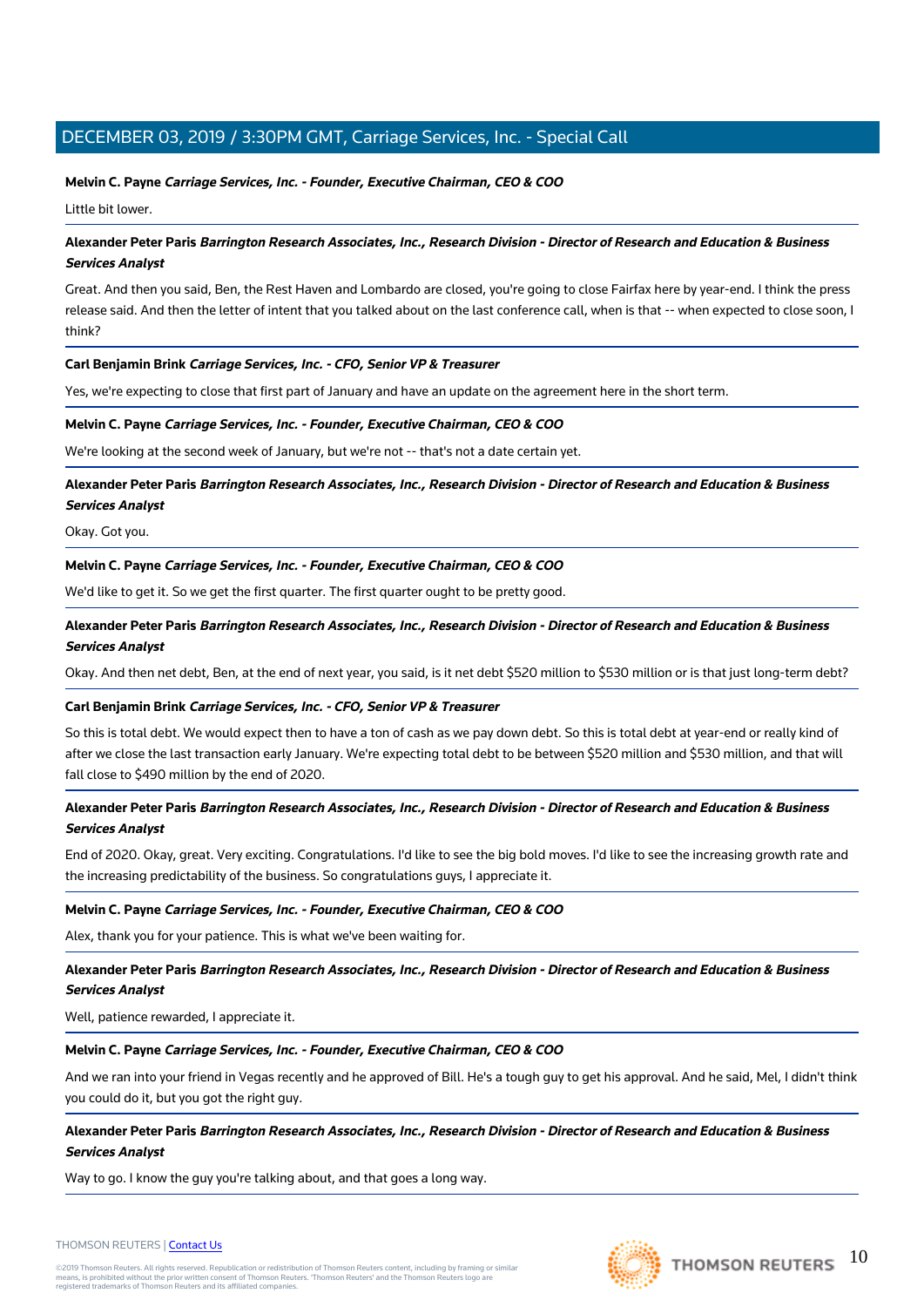## **Melvin C. Payne Carriage Services, Inc. - Founder, Executive Chairman, CEO & COO**

I know you do.

## **Operator**

(Operator Instructions) Our next question is from Chris McGinnis from Sidoti & Company.

## **Christopher Paul McGinnis Sidoti & Company, LLC - Special Situations Equity Analyst**

Congrats on the announcements, and Bill, look forward to working with you in the future as well. I just wanted to ask a little bit just around the integration of the acquisitions. And how do you expect to -- it's a lot happening, obviously, in some big -- obviously, the big acquisition. So can you just maybe talk about the integration process you're going to go through to be able to hit the numbers that you have out there?

## **Melvin C. Payne Carriage Services, Inc. - Founder, Executive Chairman, CEO & COO**

Yes, this is Mel. Look, if there's one area that we've gotten really like, I don't know if we were on a scale of 0 to 10, maybe a 3, 15 months ago, 18 months ago, I would say we're an 8 or 9 today, if not 10. Lombardo is already integrated. Our teams went up there, and they were awesome. They just -- I mean, the collaboration, we moved some groups around under different leadership. And now the collaboration, the communication, the coordination, collaboration and the effectiveness when they get there, all I hear coming back from the field is nothing but accolades, and that was at Lombardo. Joe Lombardo called 3 weeks after the closing, and I have promised him he would have no regrets. When he was here, he was looking [2 years] and didn't want to make the job (inaudible) all these issues and concerns and once he came down here and met our people, including all the departments where the integration teams would come from, he called Shawn Phillips 3 weeks after the closing and told Shawn, "tell Mel, I have a regret." And Shawn said, "Joe has a little regret, Mel." I said, "Oh, man, what is it?" He said, he told me, he made a mistake, you should have done this 3 years ago. Best thing you ever did. So that one is integrated. Our integration teams at Rest Haven were the same. I kept getting calls every day from our people on the ground in charge of integration, co-mingling with their people. They were just like they've known each other forever. They hit it off. It just went smoothly. Dewayne was just so complementary. Our people were so complementary of his operation, he's first class -- his people were first class. His systems were first class. And so that one has gone extremely well. And then the one in California, we have key people. We know this business and some of the best people they ever had left that business because it went into turmoil under its current owner and now they work for us. So it's not like we don't know what to do, and we even have the right people on the bench. We wanted to put them there to take over. We know who's there now. We know what the problems are. I don't think that one's going to be a big integration risk. It's one big property, and it's an awesome property. And then Fairfax, it'll be a slow integration over a period of a year. It's a family business, and there will be change. I didn't promise them there wouldn't be change. But it will be a little slower, but I don't expect it to be any kind of problem at all. So we don't view, even though the amounts are large, and it's a big jump for the company, case by case, when you look at it, this is not going to be a big risk.

## **Christopher Paul McGinnis Sidoti & Company, LLC - Special Situations Equity Analyst**

I appreciate that. And then just in the release, you talked about a possible kind of pause in M&A as you integrate. Is this the highest that you feel comfortable on your leverage ratio in the next year? Or would you take that higher if another pristine property came up. Can you just talk a little bit about your ability...

## **Melvin C. Payne Carriage Services, Inc. - Founder, Executive Chairman, CEO & COO**

Yes, let me talk about that. Look,I got into this -- I'm a credit guy, okay? My background is credit. Anybody who will come spend time with me will know that. I'm a credit guy first. I learned from the masters of the universe, private placement at Prudential, before Michael Milken ever invented high-yield public debt. So that's my background. And I know credit. I know credit. I know how to analyze companies, I know how to derive where the cash comes from to support the credit. You simply didn't make bad loans at the Pru private placements. They bought no investment-grade credits. The privately placed everything, 10- to 20-year fixed rate unsecured small growing private companies, and their track record in the '70s when I was there was just -- it was amazing. And so that's where I learned credit. And so when I went to the banking industry, it became 1 or 2 AAA banks, I had all the most difficult credits in the bank, world-scale project financings and blah, blah, blah, joint ventures. This is my background. So when I got into this business, I had to learn the business. And I learned that the funeral business is an incredible cash flow business as long as you have a healthy business. The cemetery business can be a healthy cash flow business too, but you have to get to the right scale and size and get a permanent portfolio of long-term

#### THOMSON REUTERS | [Contact Us](https://my.thomsonreuters.com/ContactUsNew)